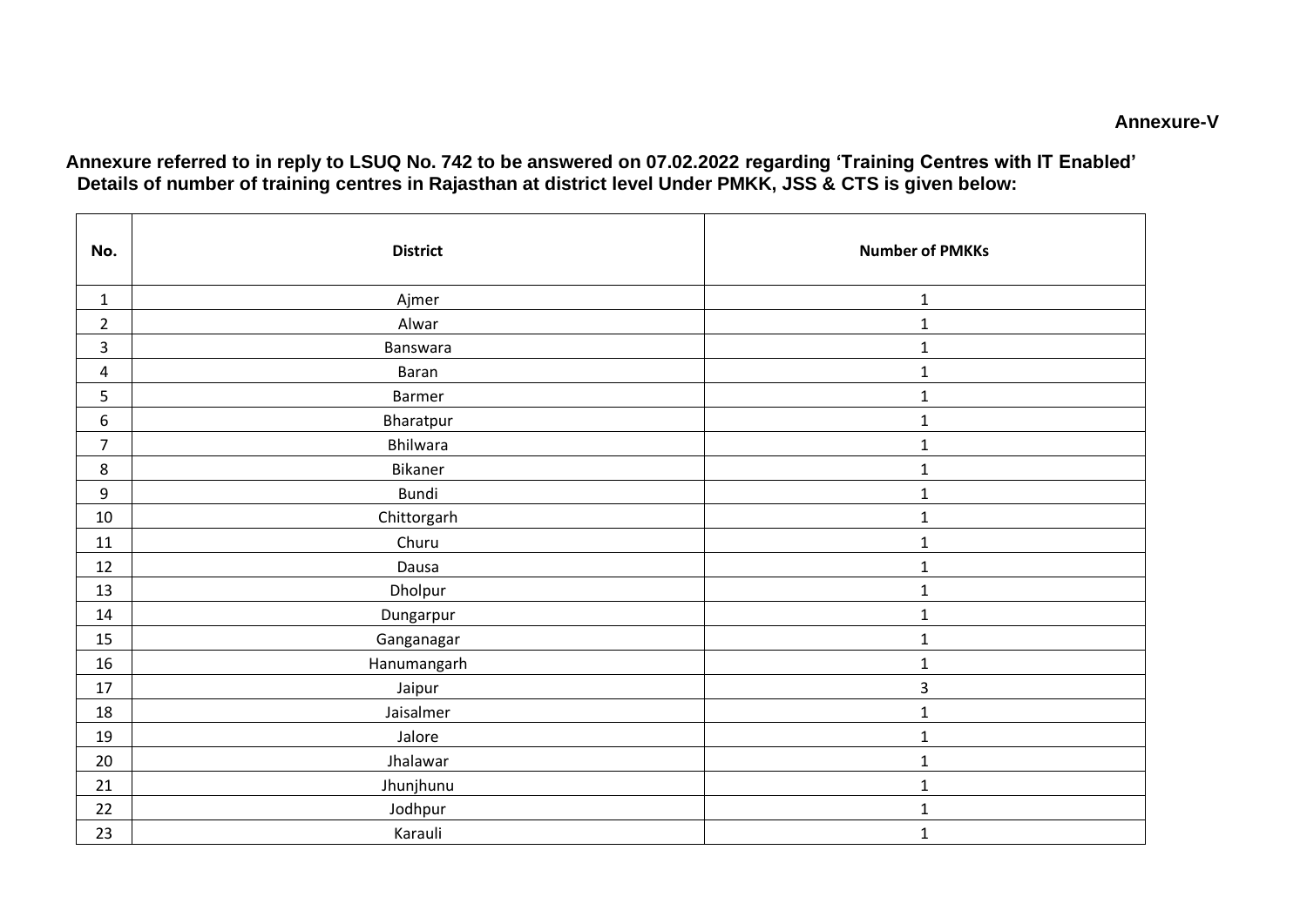| 24                      | Kota                            | $\mathbf 1$  |  |  |
|-------------------------|---------------------------------|--------------|--|--|
| 25                      | Nagaur                          | $\mathbf 1$  |  |  |
| 26                      | Pali                            | $\mathbf 1$  |  |  |
| 27                      | Pratapgarh                      | $\mathbf 1$  |  |  |
| 28                      | Rajsamand                       | $\mathbf 1$  |  |  |
| 29                      | Sikar                           | $\mathbf 1$  |  |  |
| 30                      | Sirohi                          | $\mathbf 1$  |  |  |
| 31                      | Tonk                            | $\mathbf 1$  |  |  |
| 32                      | Udaipur                         | $\mathbf 1$  |  |  |
|                         | <b>Grand Total</b>              | 34           |  |  |
| JSS Count in Rajasthan  |                                 |              |  |  |
|                         | <b>District Name</b>            | Count of JSS |  |  |
| $\mathbf{1}$            | AJMER                           | $\mathbf 1$  |  |  |
| $\overline{2}$          | <b>BARMER</b>                   | $\mathbf{1}$ |  |  |
| $\overline{\mathbf{3}}$ | <b>BIKANER</b>                  | $\mathbf 1$  |  |  |
| $\overline{\mathbf{4}}$ | <b>JAIPUR</b>                   | $\mathbf 1$  |  |  |
| 5                       | JAISALMER                       | $\mathbf 1$  |  |  |
| 6                       | <b>JHALAWAR</b>                 | $\mathbf{1}$ |  |  |
| $\overline{\mathbf{z}}$ | KOTA                            | $\mathbf 1$  |  |  |
| 8                       | <b>SIKAR</b>                    | $\mathbf 1$  |  |  |
|                         | <b>Total</b>                    | ${\bf 8}$    |  |  |
|                         | <b>ITI Count in Rajasthan</b>   |              |  |  |
|                         |                                 |              |  |  |
|                         | <b>District Name</b><br>No.     | Count of ITI |  |  |
|                         | $\mathbf 1$<br>AJMER            | 59           |  |  |
|                         | $\overline{2}$<br><b>ALWAR</b>  | 135          |  |  |
|                         | $\mathsf{3}$<br><b>BANSWARA</b> | 8            |  |  |
|                         | $\overline{4}$<br><b>BARAN</b>  | 46           |  |  |